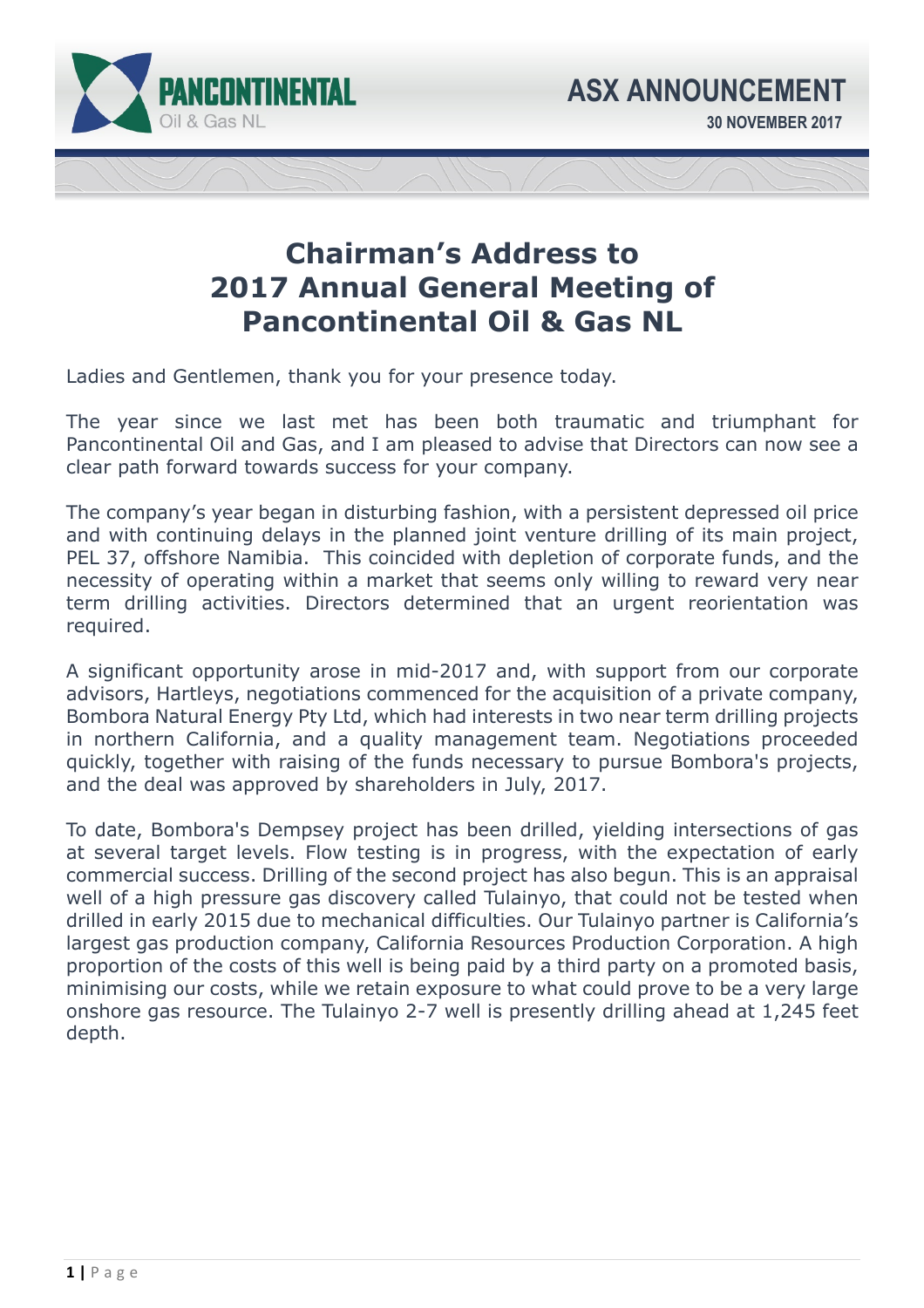The Bombora acquisition inevitably brought some management and board changes. Then Chairman, John Leach resigned as a Director, having played a strong role in the negotiation. I sincerely thank John for his service to the company. Vesna Petrovic also resigned as a Director, but she remains Company Secretary and Chief Financial Officer, and also has agreed to act as Alternate Director for me going forward. Marie Malaxos, who has considerable experience in development and production of resource projects, joined the board as a Non-Executive, and John Begg, the Managing Director of Bombora, who is a very experienced explorationist and negotiator, has become CEO and Executive Director of Pancontinental. Barry Rushworth continues with the company as a Non-Executive, with responsibility for African activities, and Ernie Myers continues as a Non-Executive Director, providing valuable corporate and financial support to John and Vesna. I believe Pancontinental now has the appropriate team for management of its increased, and more varied assets portfolio.

Whilst the Bombora negotiation was in progress, the Company continued its attempts to "monetise" an additional portion of its Namibian PEL 37 equity. Success was finally achieved in dealing an effective 10% joint venture interest to Africa Energy Corp. ("AEC") for cash payments totalling US \$7.7 million, of which \$2.2 million has been received, and \$5.5 million will be paid on commencement of drilling. These payments equate to approximately 10 million Australian dollars.

Although a small company, AEC provides increased strength to the joint venture. It has a management very experienced in Africa, as well as the backing of its major shareholder, the Lundin group, one of the most successful international independent oil and gas organizations of recent years.

Joint venture operator, Tullow, also continued its attempts to farm out for drilling of PEL 37, and has announced success in dealing to ONGC Videsh Limited, a subsidiary of one of the world's largest resource companies, and one of India's top 10 companies.

On completion of the ONGC Videsh negotiation, the PEL 37 joint venture has met, and has committed to drilling the Cormorant prospect, with a spud date in September, 2018. Finally, PEL 37 will be drilled!

Directors believe an expanded presence in Namibia is warranted, because of its stability and transparency, and because industry interest is clearly increasing, as witnessed by the recent entries of French oil giant, Total, ONGC Videsh of India, and AEC, adding to the major companies already active, such as Shell, Galp of Portugal and, of course, Tullow.

The search continues for additional opportunities in California, Namibia, and elsewhere in Africa, and I'm confident we will develop high potential projects in all favoured regions.

During the year, the company raised AUD \$1.8 million by way of placements and a share purchase plan. Placement funds were raised from both local and UK markets, and the SPP was well supported by shareholders. Subsequent to year end, a further AUD \$2.0 million was raised as part of the Bombora transaction, with some \$2.4 million seed capital having already been raised within Bombora. In September, approximately AUD \$3 million was received as first payment of the AEC transaction, with another \$7 million to come.